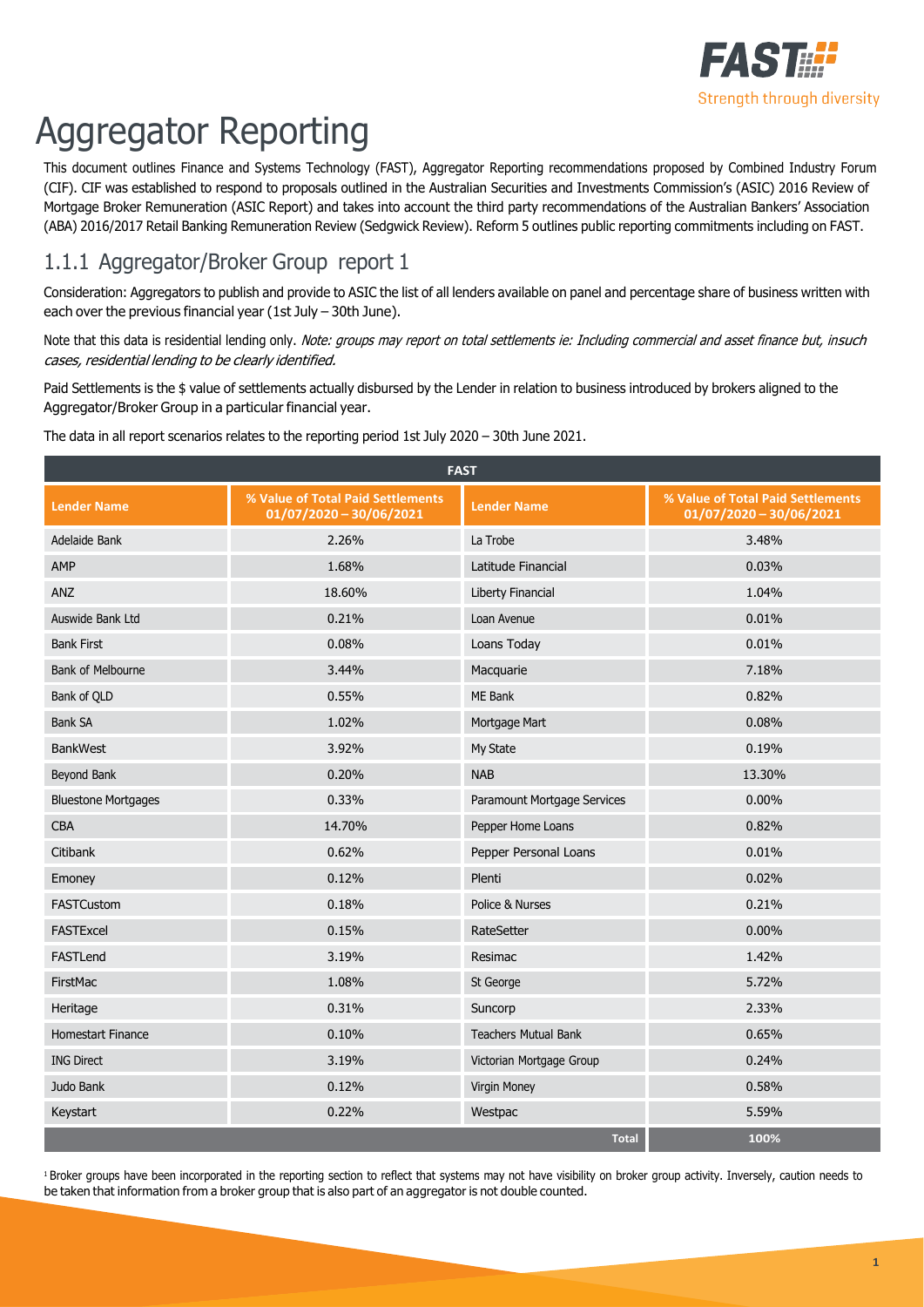### 1.1.2 Aggregator/Broker Group report 2

Aggregators/Broker Group's to publish and provide to ASIC the spread of number of lenders being used by brokers in the group/aggregator over the last financial year. Note: timing aligned to all other public reporting using previous financial year (1st July - 30th June):

% brokers using < than or equal to 3 lenders

% brokers using 4 - 7 lenders

% brokers using 8+ lenders

Lenders to be included where there were paid settlements by the Lender in relation to business introduced by brokers aligned to the Aggregator /Broker Group in the financial year.

| <b>FAST</b>                              |                     |                         |  |  |
|------------------------------------------|---------------------|-------------------------|--|--|
| % of Brokers                             |                     |                         |  |  |
| Using less than or<br>equal to 3 lenders | Using 4 - 7 Lenders | <b>Using 8+ Lenders</b> |  |  |
| 26.00%                                   | 15.00%              | 59.00%                  |  |  |

### 1.1.3 Aggregator/Broker Group report 3

Aggregators/Broker Groups to publish and provide to ASIC the weighted average commission rate percentage earned in the previous financial year for mortgages. Previous financial year (1st July – 30th June):

Data needed for calculation noting the average commission rate to be split by upfront and trail commission with the weighted average rate based on Paid Settlements.

#### **Lender/ Institution Name Settlement Amount Clawback Incurred in that FY Average Commission Upfront Average Commission Trail**

Paid Settlements is the \$ value of settlements actually disbursed by the Lender in relation to business introduced by brokers aligned to the Aggregator/Broker Group in a particular financial year.

**Note:** consideration of net of clawback inclusion will be determined following appraisal of its significance in overall calculations.



#### **Weighted Average Upfront Commission calculation:**

**Aggregator weighted average commission amount:** In the case of the aggregator weighted average commission rate the weightings are provided by each loan value which is multiplied by the commission percentage to provide a commission amount for each loan. The total of all commission amounts is then divided by the total of all loan amounts to provide a weighted average commission rate. It is recommended that theweighted average commission percentage is quoted to 4 decimal places.

| <b>Aggregator Weighted Average Commission</b> |  |  |
|-----------------------------------------------|--|--|
| <b>Upfront Commission %</b>                   |  |  |
| $0.52\%$                                      |  |  |
| <b>Trail Commission %</b>                     |  |  |
| 0.18%                                         |  |  |

#### **Aggregator Reporting Definitions**

• **Paid Settlements for Aggregator Reporting** - \$ value of residential mortgage settlements disbursed by the Lender in relation to businessintroduced by brokers aligned to the aggregator in the reporting period